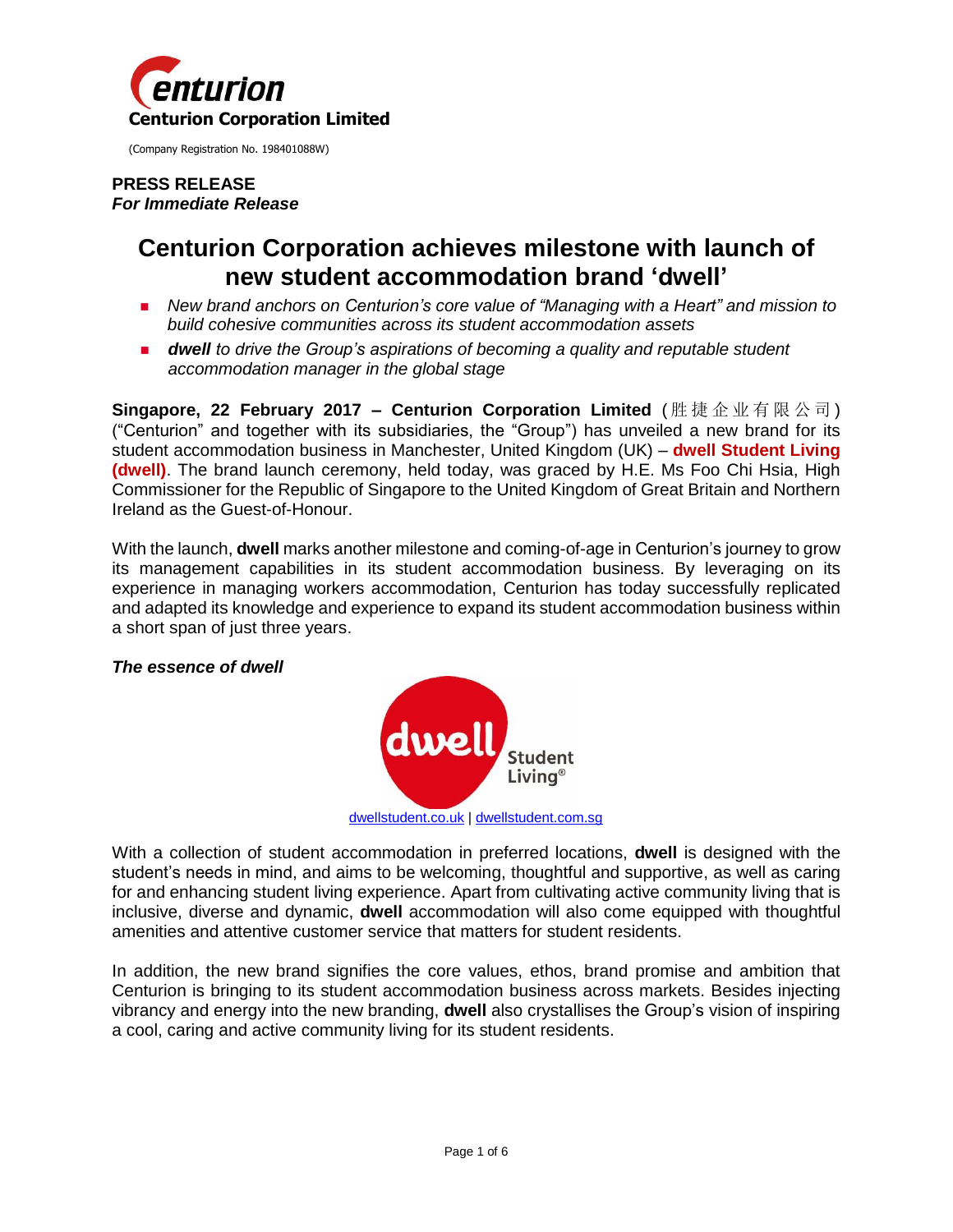## *Strengthening our management capabilities*

Since 2014, Centurion has established a management team to proactively manage its student accommodation assets, and in the lead up to the launch, Centurion has progressively renovated and upgraded its assets in the UK and Singapore to reflect the new vibrancy that will be infused into the lives of the student residents.

Besides giving the assets a fresh new look, Centurion has also added facilities such as gyms, TV, study and recreational rooms in many of its assets to create an enriching student experience and promote community living. Centurion has also enhanced its in-house online management platform which brings together marketing functions, room bookings, billings, payments, and facilities management and provide greater convenience for its student residents.

## *Enhancing our service delivery and experience*

As part of the launch, **dwell** has also introduced a new Mobile App to enhance the experience of its student residents. Residents will be able to use the App to conveniently request for maintenance services, book resources, receive notifications and status of delivered parcels and information on upcoming events for the student community. Over its second phase of development, the App will be enhanced to include booking of rooms, payments, location events and news and information sharing among residents etc. Through the App, the Group aims to enhance the residents experience and convenience in staying with its student accommodation. **dwell's** customer service team will also be able to enhance its connection and interaction with its residents at all times.

Following the unveiling of the brand, the Group's nine student accommodation properties across Singapore and UK, are now operating under **dwell**.

"Centurion prides itself on running 'a business with a heart'. **dwell** does not just demonstrate our commitment to our core values, it also showcases our expertise as a proactive owner-manager of accommodation assets. We would like to thank IE Singapore, which has strongly supported us under its Global Company Partnership Programme, to develop our capability and branding on the global arena," said Mr Tony Bin (袁啟新), Executive Director, Accommodation Business of Centurion Corporation Limited.

"Centurion is a growing Singapore company with global ambitions. Eyeing growth opportunities in the student accommodation segment, IE Singapore is pleased to be partnering Centurion to transform and enhance its business model in this exciting growth area. With 3,200 beds in top choice destinations for tertiary education such as UK and Australia, **dwell** is well-poised to become a reputable player in the student accommodation industry internationally," said Mr Kow Juan Tiang, Group Director, Environment and Infrastructure Solutions Group, International Enterprise (IE) Singapore.

"With **dwell** as a cornerstone of our growth plans for the student accommodation business, we will continue to strengthen the Group's management capabilities and grow this business segment through acquisitions, organically or provision of third-party management services. As part of our plans to further grow our student accommodation business in key educational hubs globally, we welcome like-minded potential investors and strategic partners to participate with Centurion in investing in this resilient student accommodation asset class," said Mr Kong Chee Min (江志明), Group CEO of Centurion Corporation Limited.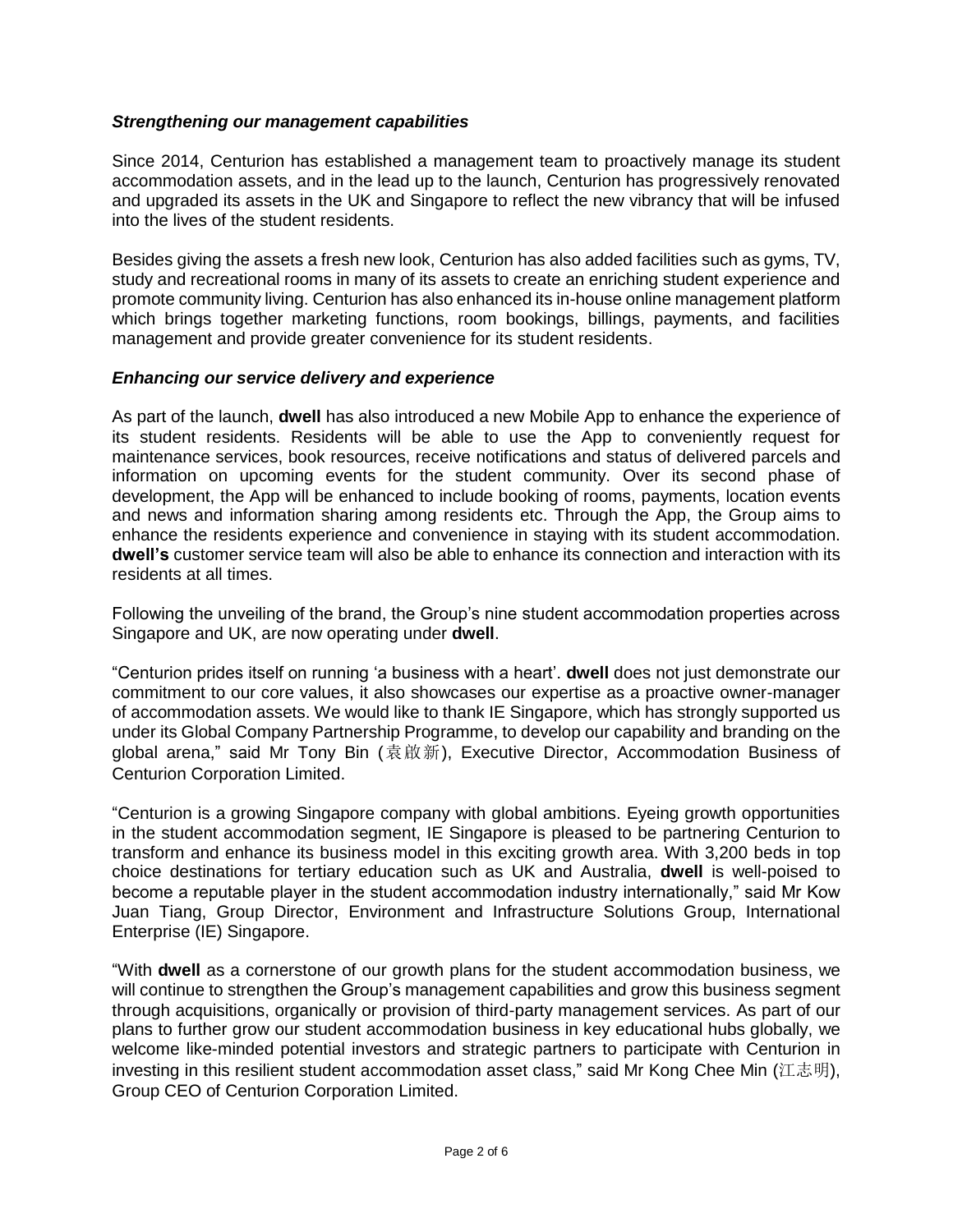Moving forward, the Group will continue to scale up its capabilities to meet the evolving needs of the young generation with customised services and offerings to enrich their living experience in **dwell** student accommodation.



### **Picture of the dwell brand launch ceremony**

From left to right: **Mr Tony Bin**, Executive Director, Accommodation Business of Centurion Corporation, **H.E. Ms Foo Chi Hsia**, High Commissioner for the Republic of Singapore to the United Kingdom of Great Britain and Northern Ireland

## **Pictures of the refurbished dwell MSV, Manchester**

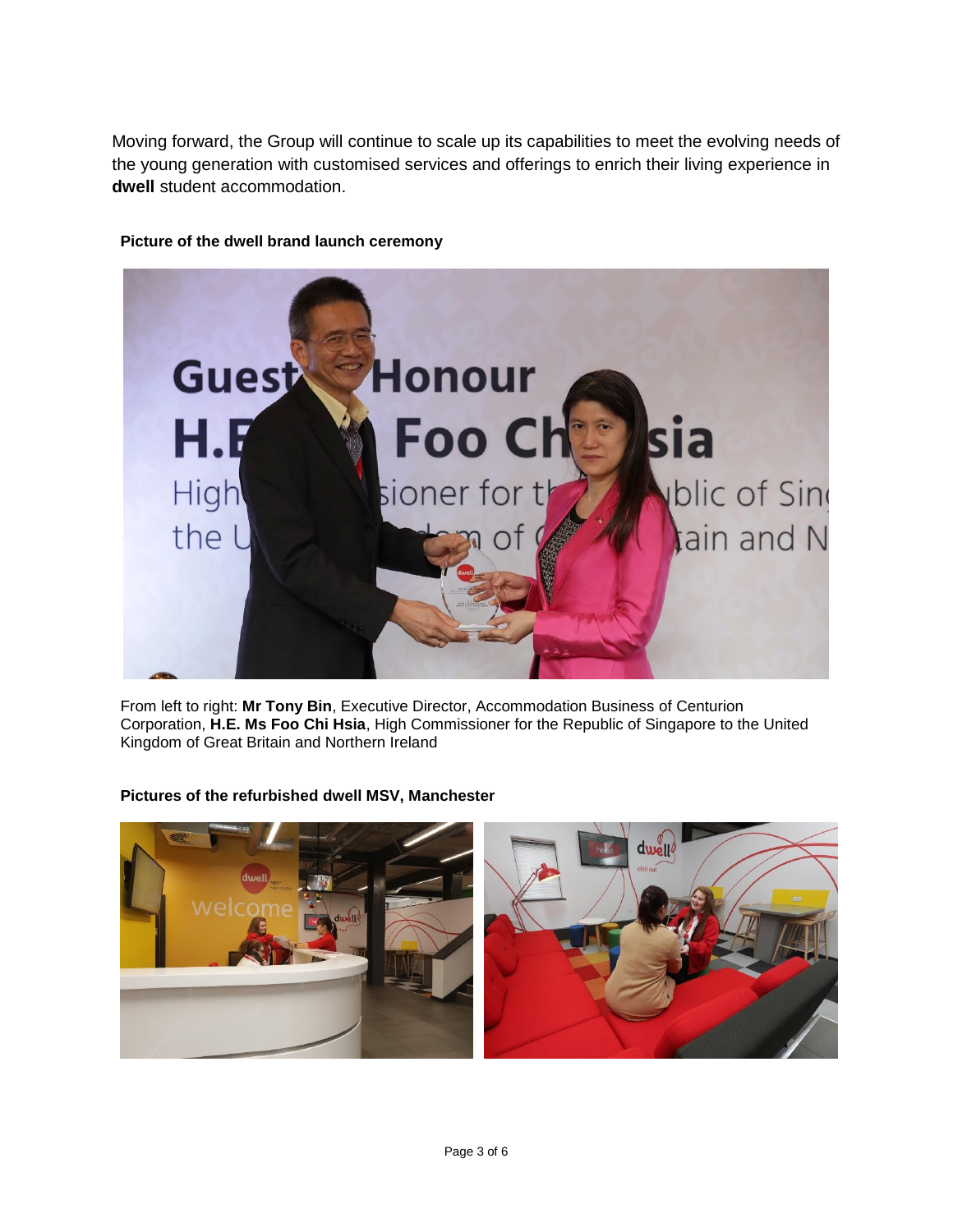

**Pictures of the refurbished dwell Selegie, Singapore**



- END -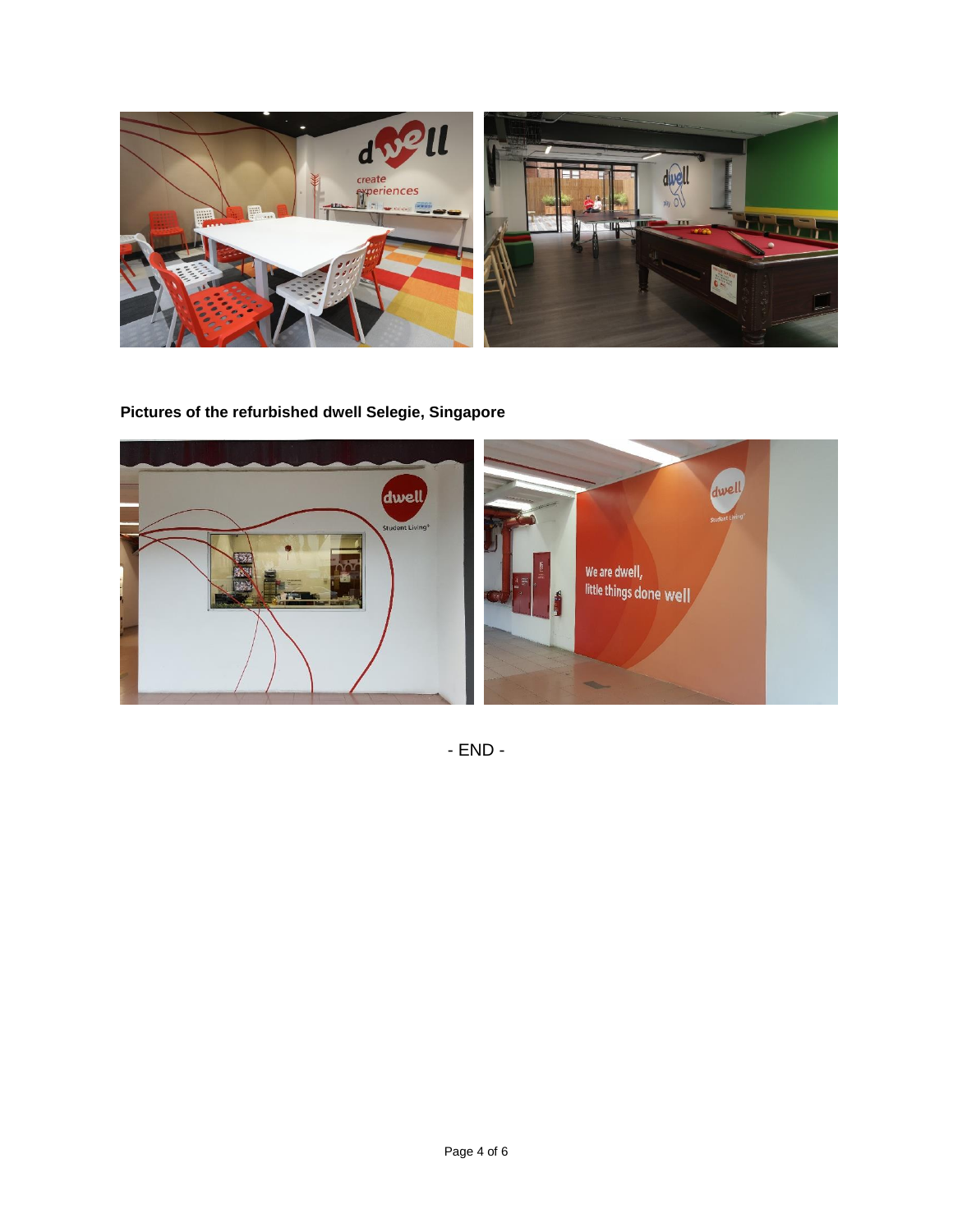### **ABOUT CENTURION CORPORATION LIMITED**

Centurion Corporation Limited owns and operates workers and student accommodation assets, as well as a storage disc manufacturing business. Its workers accommodation assets are managed under the **Westlite** brand and its student accommodation assets are managed under the **dwell** brand.

In Singapore, the Group had a capacity of c.34,700 beds across five workers accommodation assets in Toh Guan, Tuas, Mandai, Woodlands, Jalan Papan as at 31 December 2016. ASPRI-Westlite Papan, its fifth workers accommodation development with 7,900 beds, was completed in May 2016.

In Malaysia, the Group had a capacity of c.25,300 beds across seven workers accommodation assets in Johor as at 31 December 2016. Two projects under planning, Westlite Bukit Minyak, with c.6,600 beds, and Westlite Juru, with c.6,100 beds are both expected to be completed in 2018.

The Group has a student accommodation asset with 456 beds in Melbourne, Australia. In the United Kingdom, the Group has a portfolio of eight student accommodation assets with a total of 2,420 beds, including the recent addition of four assets with 519 beds in July 2016. The Group also operates a 332-bed student accommodation along Selegie Road in Singapore.

The Group expects to increase its overall portfolio from c.63,208 beds as at 31 December 2016 to c.75,908 beds by the end of 2018.

For more information, please visit [http://www.centurioncorp.com.sg.](http://www.centurioncorp.com.sg/)

#### **MEDIA CONTACTS**

For more information on Centurion Corporation Limited, please contact:

**Kreab** YAP Meng Lee / SEAH Kah Teik +65 6339 9110 [cent@kreab.com](mailto:cent@kreab.com)